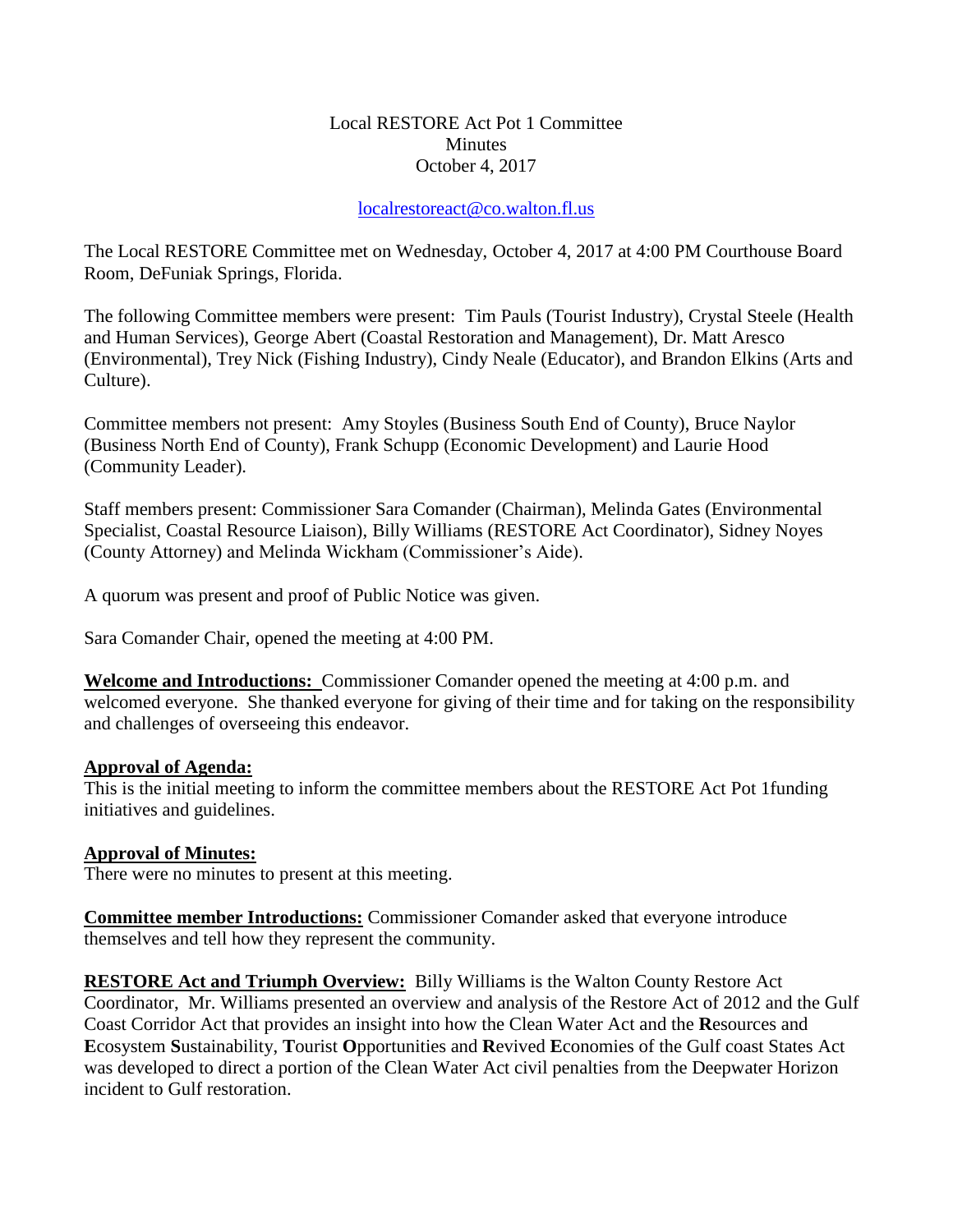Mr. Williams continued to provide information about the governing body that is tasked with how the funds are spent, the process that the Treasury Department mandates and the breakdown of Pots 1, 2, and 3. Pot 1 is the portion that the 23 Consortium counties share with the eight disproportionate counties receiving 75% of the Pot 1 funds, Pot 2 has an 11 member committee and is the Federal Government's Environmental portion, Pot 3 is the 23 county Consortium portion and Pots 4 and 5 are based in NOAA, EDA monitoring, Science and Research based.

Mr. Williams mentioned that the new Triumph Board has been formed and Senator Gaetz is the Chairman, along with Stan Connelly, Pam Dana, Jason Show, Bob Bonezzi, Steve Riggs and Allan Benz as board members. Triumph board meetings are televised on the Florida Channel and the website is: MyFloridaTriumph.com

**Legal Overview:** Sidney Noyes, County Attorney stated that since this committee is an advisory board and it falls under the entity of the Board of County Commissioners, everyone has to abide by the Florida Sunshine Law, including ethics and public records. Ms. Noyes will be scheduling a one hour training class for the members in November or early December. She explained that according to the Sunshine Law no member can speak to another member about committee matters outside of a public meeting. She explained that all public records will be kept at county level and if anyone sends an email to a committee member regarding Restore Act matters, the email(s) should be forwarded to Sidney or to Melinda Gates or Melinda Wickham. Ms. Noyes also mentioned that notes taken in a meeting can be public record, along with any text messages; basically anything written is a public record. It is very important to comply with the regulations. Restore email address: [localrestoreact@co.walton.fl.us](mailto:localrestoreact@co.walton.fl.us) Any conflicts of interest have to be fact specific and the need to recuse if involved in a project or partnership relative to RESTORE Act matters, if unsure, defer to the county attorney for guidance.

**The Accepted Walton County RESTORE Multi-Year Implementation Plan (M.Y.I.P.):** Ms. Gates provided information regarding the Local Restore Committee Phase 1. She explained the application and evaluation process of the submitted projects of which 17 went to the BCC. These projects ranged from education to stormwater. Walton County had a consultant write the M.Y.I.P and it was sent to Treasury in August 2016 and was accepted by Treasury on August 17, 2017. The 17 projects are back on paper and submitting grant applications that will go back to Treasury for approval. Ms. Gates explained that Walton County will receive 13.712411372% of the funds disbursed to the eight disproportionate counties and by 2031 we should have received \$38,257,126.55 for approved projects.

**Mission, Structure, Duties and Responsibilities:** As we move forward in this process, we may have to change some strategies and plans, depending on other key issues, i.e. there are 650 septic tanks that are linked to the US Highway 331 expansion; this could be one project. There are timelines regarding projects and matching funds and we cannot miss the window of opportunity. We have to be diligent and the county needs to solicit projects that are environmental and economic based. Mr. Williams continued to explain about the RESTORE Act and Triumph funds appropriations and the Memorandum of Understanding between the Treasury Department and the State of Florida.